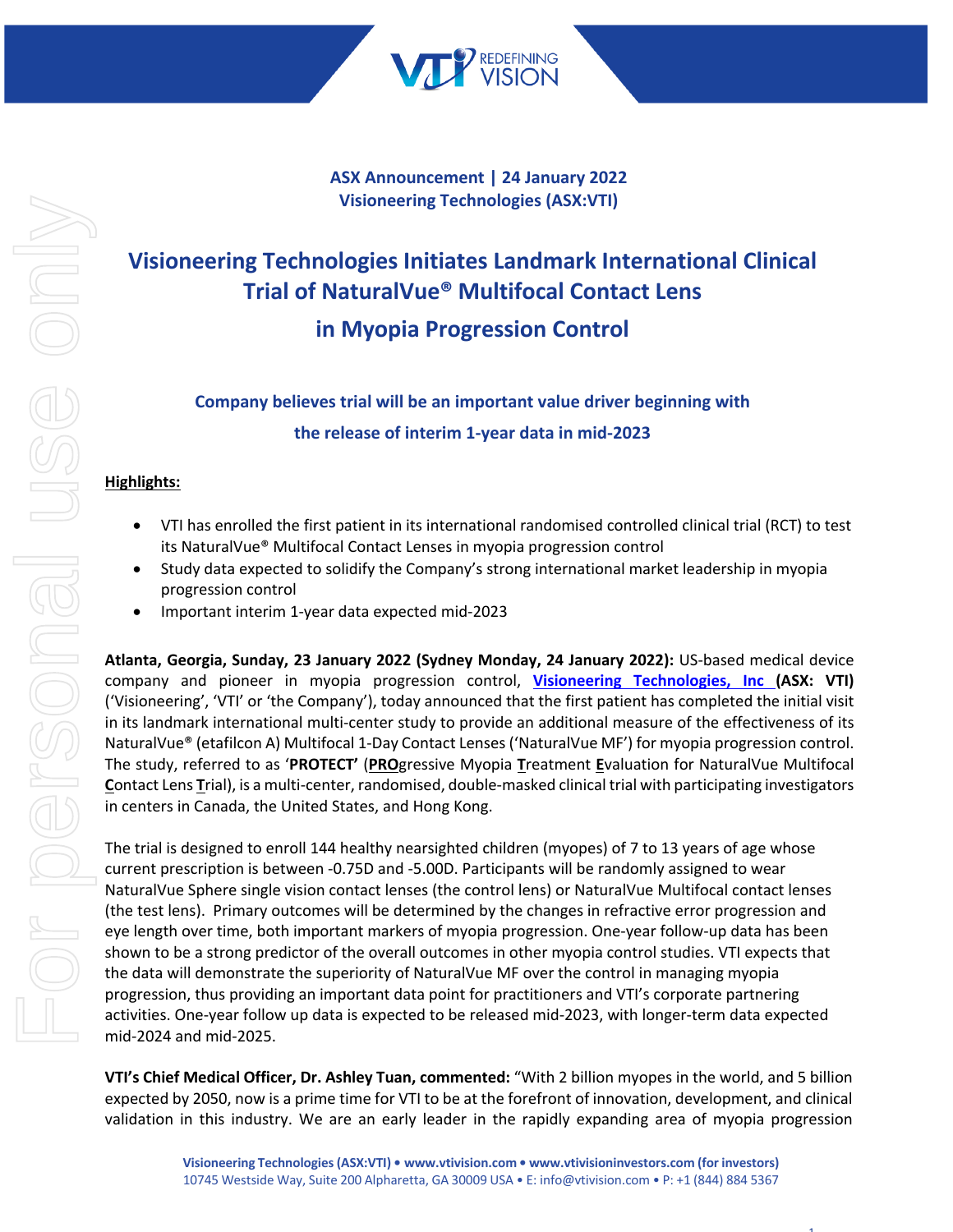

control, with safe and effective products that are available in over eleven countries. The results from PROTECT will allow us to have head to head comparison in terms of treatment effectiveness against other products that went through similarly designed multicentered studies. The results from PROTECT, starting with the 1-year interim results in mid-2023, will add to our extensive real-world data, providing practitioners and parents with greater knowledge of their choices in the management of paediatric myopia."

**VTI non-executive Chairman, David J. Mazzo, added:** "Myopia is a pressing global health issue that negatively impacts the quality of life of billions of children, with up to 90% of children in some Asian nations and over a quarter of children in the US being myopic. Additionally, the degree of near-sightedness reached by the end of childhood correlates to a lifetime risk of blindness and other debilitating eye diseases, so limiting the progression of myopia in childhood is an important part of myopia management. We anticipate that the results of the PROTECT study, starting with the interim 1-year data, will convince greater numbers of practitioners and parents worldwide to use NaturalVue MF as a key part of myopia management."

PROTECT represents VTI's renewed commitment to invest in research and development and to leverage its leadership position in the rapidly growing area of myopia progression control. The news of the study's initiation comes on the heels of VTI's recent release of 6-year real-world data on the impact of its NaturalVue MF in children with myopia (see ASX release on 4 November 2021). That study showed the significant positive impact of NaturalVue MF in 196 real-world subjects followed over up to six years in 15 practices<sup>i</sup>. The data showed that 95% of subjects wearing NaturalVue MF experienced a decrease in myopia progression, and 78% of wearers had a decrease in myopia progression of 70% or greater. The average myopia progression slowed by approximately 0.85D or 85% compared to baseline, which was statistically significant at all points in time (P<0.05.) The average myopia progression while wearing NaturalVue MF never exceeded more than about 0.25D from baseline. Eye experts generally believe that minimizing the progression of myopia is a critical intervention aimed at minimising lifetime risks of blindness and other serious ocular diseases related to myopia. VTI expects that the results of its rigourous PROTECT study will corroborate the belief that NaturalVue MF slows myopia progression and is an excellent choice for the management of myopia.

# **Ends**

# **This release was authorized by the CFO, Brian Lane.**

# **For more information, please contact:**

| Company                              | Investor and media relations |
|--------------------------------------|------------------------------|
| Brian Lane                           | <b>Haley Chartres</b>        |
| CFO, Visioneering Technologies, Inc. | <b>HvCK</b>                  |
| Email: blane@vtivision.com           | Tel: +61 423 139 163         |
|                                      | Email: haley@hck.digital     |
|                                      |                              |

# **About Visioneering Technologies**

Visioneering Technologies Inc. (ASX:VTI) is an innovative eye care company committed to redefining vision. A pioneer in myopia management, VTI merges advanced engineering with a relentless drive to achieve superior results for patients and practitioners. VTI's flagship product is the NaturalVue<sup>®</sup> (etafilcon A) Multifocal 1-Day Contact Lens, an extended depth of focus lens that is one of the most significant innovations in the eye care industry in more than 20 years. For more information, please visit